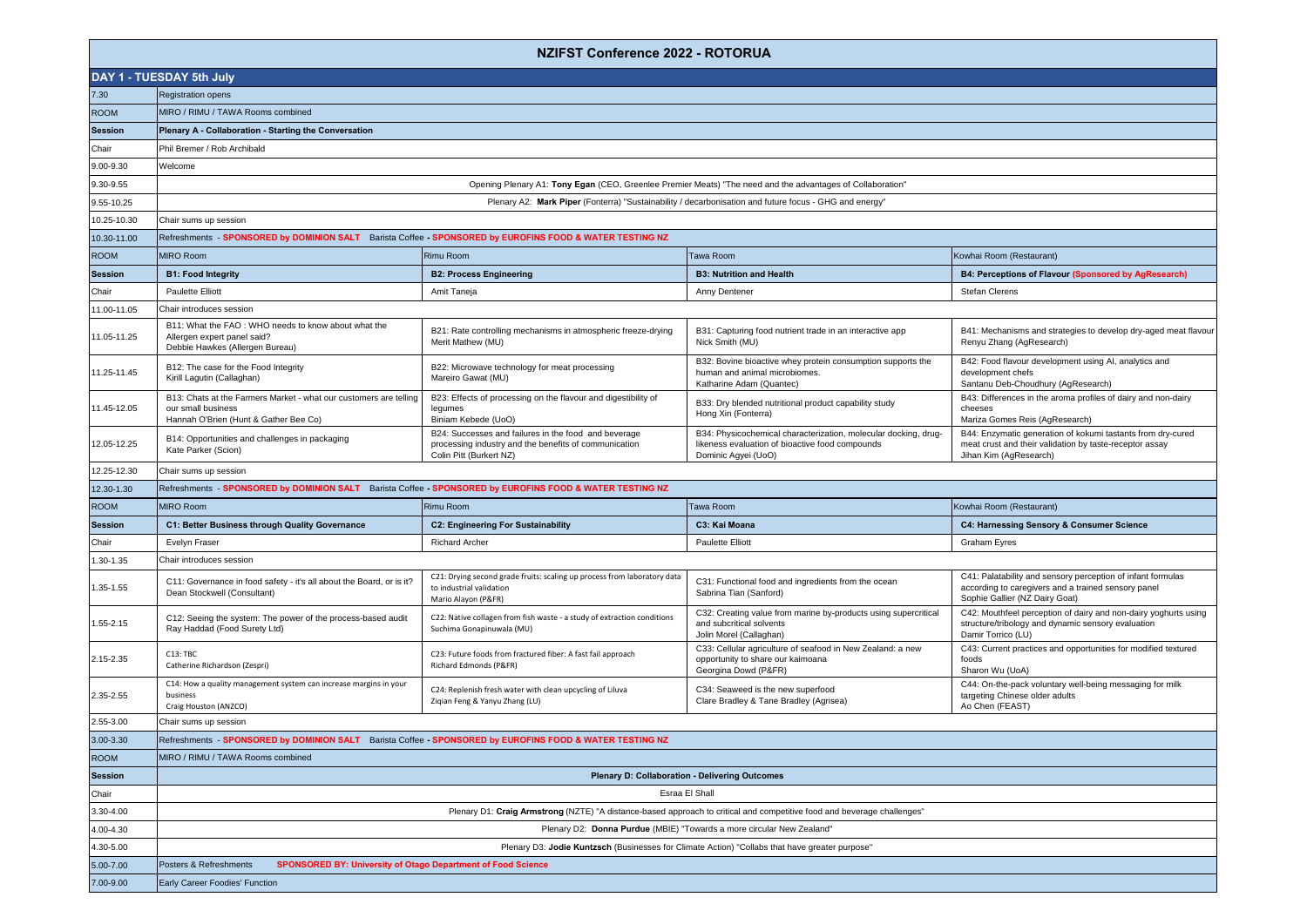| <b>Registration opens</b><br>7.30<br>MIRO / RIMU / TAWA Rooms combined<br><b>ROOM</b><br>Plenary E: Business and Unrealised Aotearoa Potential<br>Session<br>Phil Bremer<br>Chair<br>8.30-8.35<br>Chair introduces session<br>Plenary E1: Alex Worker (Future Food Aotearoa) "Aotearoa New Zealand's food future"<br>8.35-9.15<br>Plenary E2: Brendan Haigh (Miraka) "The Miraka Journey'<br>9.15-9.55<br>Plenary E3: Vince Arbuckle (MPI) "Food safety in New Zealand - is it good enough?"<br>9.55-10.25<br>10.25-10.30<br>Chair sums up session<br>Refreshments - SPONSORED by DOMINION SALT Barista Coffee - SPONSORED by EUROFINS FOOD & WATER TESTING NZ<br>10.30-11.00<br><b>ROOM</b><br><b>MIRO Room</b><br>Tawa Room<br>Rimu Room<br>Kowhai Room (Restaurant)<br>F1: Food Safety - Salmonella Outbreak<br>F2: Circular Economy<br>F3: 3-Minute-Pitch Competition<br>F4: Consumer Insights<br>Session<br>Chair<br>Roger Cook<br>Rob Archibald<br><b>Graham Eyres</b><br>Esraa El Shall<br>11.00-11.05<br>Chair introduces session<br>F21: Circular processing for whole of resource utilization: Co-products<br>F11: Emergence of poultry-associated Salmonella Enteritidis infections in<br>F41: Developing for consumer value in the new normal<br>past, present and future<br>11.05-11.25<br>New Zealand<br>Jo Muller (Kantar)<br>Jo Kingsbury (ESR)<br>Max Kennedy (Biolighthouse Ltd)<br>F42: The benefits of using Best Worst Discrete Choice Experiments to<br>This quick-fire competition features post-graduate students<br>F12: NZFS response management of Salmonella Enteritidis 2021<br>F22: Valorisation of primary industrial waste<br>11.25-11.45<br>quantify the importance of food attributes.<br>delivering their research outline in only 3 minutes and using only 1<br>Bruno Butler (MPI)<br>Peter Dyer (Callaghan)<br>slide.<br>Damien Mather (UoO)<br>F13: Genomic insights into an outbreak of poultry-associated Salmonella<br>F23: Sustainable food processing: Role of innovative technologies and<br>F43: Food reformulation - a collaborative approach for improving low<br>SPONSORED BY: Massey University School of Food &<br>11.45-12.05<br>Enteritidis ST11 in New Zealand<br>cost high volume foods.<br>ingredients<br><b>Advanced Technology</b><br>Nigel French (MU)<br>Jaspreet Singh (MU)<br>David Monro (Heart Foundation)<br>F41: The use of eye-tracking and physiological measures in consumer<br>F14: Dealing with Salmonella and secrecy - An industry perspective.<br>F24: Overview of on-farm food loss and waste<br>12.05-12.25<br>food science<br>Kerry Mulqueen (PIANZ)<br>Jessica O'Connor (UoO)<br>Erin Young (UoO)<br>12.25-12.30<br>Chair sums up session<br>12.30-1.15<br>Refreshments - SPONSORED by DOMINION SALT Barista Coffee - SPONSORED by EUROFINS FOOD & WATER TESTING NZ<br>MIRO / RIMU / TAWA Rooms combined<br><b>ROOM</b><br><b>AGM and Plenary G - Recognising Collaborators</b><br><b>Session</b><br>Phil Bremer (President NZIFST)<br>Chair<br><b>NZIFST AGM</b><br>1.15-2.00<br>Plenary G1: JCA winner's Address<br>2.00-2.30<br>Plenary G2: Tasa Havea (MU) "A Personal Story"<br>2.30-3.10<br>3.10-3.15<br>Chair sums up session<br>Refreshments - SPONSORED by DOMINION SALT Barista Coffee - SPONSORED by EUROFINS FOOD & WATER TESTING NZ<br>3.15-3.45<br><b>ROOM</b><br><b>MIRO Room</b><br>Rimu Room<br>Tawa Room<br>Kowhai Room (Restaurant)<br>H4: P&F Future Urban Consumer<br>Session<br>H1: Food Safety - Future Tools & Trends<br>H <sub>2</sub> :Dairy<br>H3: Bridging the Commercialisation Chasm<br><b>Phil Bremer</b><br>David Everett<br>Denise Conroy<br>Chair<br>Graham Eyres<br>3.45-3.50<br>Chair introduces session<br>H14: Vibrio parahaemolyticus: an emerging food safety challenge in New<br>H31: Food Innovation and design: Leveraging sensory capabilities and<br>H41: Exploring psychophysiological proxies to measure consumer<br>H21: Precision fermentation for dairy identical proteins<br>3.50-4.10<br>Zealand<br>responses to horticultural innovations<br>external partners<br>Irina Miller (Daisy Labs)<br>Anne-Marie Perchec (MPI)<br>Alex Schnack (P&FR)<br>Sam Heenan (UoO)<br>H11: Hyperspectral imaging as a robust tool to monitor the inactivation<br>H22: The effect of milking frequency on bovine milk composition and<br>H32: Leveraging product performance within product lifestyle<br>H42: The robot next door: Consumer acceptance of future agriculture<br>4.10-4.30<br>of Clostridium sporogenes spores in food<br>functionality<br>technologies<br>management<br>Aswathi Soni (AgResearch)<br>Marit van der Zeijden (MU)<br>Evelyn Fraser (Consultant)<br>Tracey Phelps (P&FR)<br>H12: Genomics for food safety and quality - what is the future bringing<br>H23: Modelling the reaction kinetics of β-lactoglobulin and κ-casein<br>H43: The lesser of two evils: Understanding consumer attitudes to X-ray<br>H33: Paving the whey for H.A. - Hypoallergenic hydrolysates<br>4.30-4.50<br>us?<br>interactions during heating of skim milk<br>as a phytosanitary treatment<br>Jordan van der Wel (Tatua)<br>Craig Billington (ESR)<br>Gieun Yun (Fonterra)<br>Jenny Young (P&FR)<br>H13: Antimicrobial resistance in two New Zealand dairy farm<br>H34: Opportunities for collaboration between the NZ food industry,<br>H24: Where's the cheese? Nature's strategy for better nutrition<br>H44: The various aspects of sustainability of new food technologies<br>4.50-5.10<br>petfood manufacturers, CRI's and Universities<br>environments<br>David Everett (AgResearch)<br>Ivy Gan (P&FR)<br>Rose Collis (MU)<br>Jono Cox (King Country Pet Food)<br>5.10-5.15<br>Chair sums up session<br>Awards Dinner at Distinction Hotel - DINNER SPONSORED by Matt Solutions & Formula Foods; GUEST SPEAKER SPONSORED by Sensient Technologies<br>6.30 | DAY 2 - WEDNESDAY 6th July |  |  |  |  |
|-------------------------------------------------------------------------------------------------------------------------------------------------------------------------------------------------------------------------------------------------------------------------------------------------------------------------------------------------------------------------------------------------------------------------------------------------------------------------------------------------------------------------------------------------------------------------------------------------------------------------------------------------------------------------------------------------------------------------------------------------------------------------------------------------------------------------------------------------------------------------------------------------------------------------------------------------------------------------------------------------------------------------------------------------------------------------------------------------------------------------------------------------------------------------------------------------------------------------------------------------------------------------------------------------------------------------------------------------------------------------------------------------------------------------------------------------------------------------------------------------------------------------------------------------------------------------------------------------------------------------------------------------------------------------------------------------------------------------------------------------------------------------------------------------------------------------------------------------------------------------------------------------------------------------------------------------------------------------------------------------------------------------------------------------------------------------------------------------------------------------------------------------------------------------------------------------------------------------------------------------------------------------------------------------------------------------------------------------------------------------------------------------------------------------------------------------------------------------------------------------------------------------------------------------------------------------------------------------------------------------------------------------------------------------------------------------------------------------------------------------------------------------------------------------------------------------------------------------------------------------------------------------------------------------------------------------------------------------------------------------------------------------------------------------------------------------------------------------------------------------------------------------------------------------------------------------------------------------------------------------------------------------------------------------------------------------------------------------------------------------------------------------------------------------------------------------------------------------------------------------------------------------------------------------------------------------------------------------------------------------------------------------------------------------------------------------------------------------------------------------------------------------------------------------------------------------------------------------------------------------------------------------------------------------------------------------------------------------------------------------------------------------------------------------------------------------------------------------------------------------------------------------------------------------------------------------------------------------------------------------------------------------------------------------------------------------------------------------------------------------------------------------------------------------------------------------------------------------------------------------------------------------------------------------------------------------------------------------------------------------------------------------------------------------------------------------------------------------------------------------------------------------------------------------------------------------------------------------------------------------------------------------------------------------------------------------------------------------------------------------------------------------------------------------------------------------------------------------------------------------------------------------------------------------------------------------------------------------------------------------------------------------------------------------------------------------------------------------------------------------------------------------------------------------------------------------------------------------------------------------------------------------------------------------------------------------------------------------------------------------------------------------------------------------------------------------------------------------------------------------------------------------------------------------------------------------------------------------------------------------------------------|----------------------------|--|--|--|--|
|                                                                                                                                                                                                                                                                                                                                                                                                                                                                                                                                                                                                                                                                                                                                                                                                                                                                                                                                                                                                                                                                                                                                                                                                                                                                                                                                                                                                                                                                                                                                                                                                                                                                                                                                                                                                                                                                                                                                                                                                                                                                                                                                                                                                                                                                                                                                                                                                                                                                                                                                                                                                                                                                                                                                                                                                                                                                                                                                                                                                                                                                                                                                                                                                                                                                                                                                                                                                                                                                                                                                                                                                                                                                                                                                                                                                                                                                                                                                                                                                                                                                                                                                                                                                                                                                                                                                                                                                                                                                                                                                                                                                                                                                                                                                                                                                                                                                                                                                                                                                                                                                                                                                                                                                                                                                                                                                                                                                                                                                                                                                                                                                                                                                                                                                                                                                                                                                                           |                            |  |  |  |  |
|                                                                                                                                                                                                                                                                                                                                                                                                                                                                                                                                                                                                                                                                                                                                                                                                                                                                                                                                                                                                                                                                                                                                                                                                                                                                                                                                                                                                                                                                                                                                                                                                                                                                                                                                                                                                                                                                                                                                                                                                                                                                                                                                                                                                                                                                                                                                                                                                                                                                                                                                                                                                                                                                                                                                                                                                                                                                                                                                                                                                                                                                                                                                                                                                                                                                                                                                                                                                                                                                                                                                                                                                                                                                                                                                                                                                                                                                                                                                                                                                                                                                                                                                                                                                                                                                                                                                                                                                                                                                                                                                                                                                                                                                                                                                                                                                                                                                                                                                                                                                                                                                                                                                                                                                                                                                                                                                                                                                                                                                                                                                                                                                                                                                                                                                                                                                                                                                                           |                            |  |  |  |  |
|                                                                                                                                                                                                                                                                                                                                                                                                                                                                                                                                                                                                                                                                                                                                                                                                                                                                                                                                                                                                                                                                                                                                                                                                                                                                                                                                                                                                                                                                                                                                                                                                                                                                                                                                                                                                                                                                                                                                                                                                                                                                                                                                                                                                                                                                                                                                                                                                                                                                                                                                                                                                                                                                                                                                                                                                                                                                                                                                                                                                                                                                                                                                                                                                                                                                                                                                                                                                                                                                                                                                                                                                                                                                                                                                                                                                                                                                                                                                                                                                                                                                                                                                                                                                                                                                                                                                                                                                                                                                                                                                                                                                                                                                                                                                                                                                                                                                                                                                                                                                                                                                                                                                                                                                                                                                                                                                                                                                                                                                                                                                                                                                                                                                                                                                                                                                                                                                                           |                            |  |  |  |  |
|                                                                                                                                                                                                                                                                                                                                                                                                                                                                                                                                                                                                                                                                                                                                                                                                                                                                                                                                                                                                                                                                                                                                                                                                                                                                                                                                                                                                                                                                                                                                                                                                                                                                                                                                                                                                                                                                                                                                                                                                                                                                                                                                                                                                                                                                                                                                                                                                                                                                                                                                                                                                                                                                                                                                                                                                                                                                                                                                                                                                                                                                                                                                                                                                                                                                                                                                                                                                                                                                                                                                                                                                                                                                                                                                                                                                                                                                                                                                                                                                                                                                                                                                                                                                                                                                                                                                                                                                                                                                                                                                                                                                                                                                                                                                                                                                                                                                                                                                                                                                                                                                                                                                                                                                                                                                                                                                                                                                                                                                                                                                                                                                                                                                                                                                                                                                                                                                                           |                            |  |  |  |  |
|                                                                                                                                                                                                                                                                                                                                                                                                                                                                                                                                                                                                                                                                                                                                                                                                                                                                                                                                                                                                                                                                                                                                                                                                                                                                                                                                                                                                                                                                                                                                                                                                                                                                                                                                                                                                                                                                                                                                                                                                                                                                                                                                                                                                                                                                                                                                                                                                                                                                                                                                                                                                                                                                                                                                                                                                                                                                                                                                                                                                                                                                                                                                                                                                                                                                                                                                                                                                                                                                                                                                                                                                                                                                                                                                                                                                                                                                                                                                                                                                                                                                                                                                                                                                                                                                                                                                                                                                                                                                                                                                                                                                                                                                                                                                                                                                                                                                                                                                                                                                                                                                                                                                                                                                                                                                                                                                                                                                                                                                                                                                                                                                                                                                                                                                                                                                                                                                                           |                            |  |  |  |  |
|                                                                                                                                                                                                                                                                                                                                                                                                                                                                                                                                                                                                                                                                                                                                                                                                                                                                                                                                                                                                                                                                                                                                                                                                                                                                                                                                                                                                                                                                                                                                                                                                                                                                                                                                                                                                                                                                                                                                                                                                                                                                                                                                                                                                                                                                                                                                                                                                                                                                                                                                                                                                                                                                                                                                                                                                                                                                                                                                                                                                                                                                                                                                                                                                                                                                                                                                                                                                                                                                                                                                                                                                                                                                                                                                                                                                                                                                                                                                                                                                                                                                                                                                                                                                                                                                                                                                                                                                                                                                                                                                                                                                                                                                                                                                                                                                                                                                                                                                                                                                                                                                                                                                                                                                                                                                                                                                                                                                                                                                                                                                                                                                                                                                                                                                                                                                                                                                                           |                            |  |  |  |  |
|                                                                                                                                                                                                                                                                                                                                                                                                                                                                                                                                                                                                                                                                                                                                                                                                                                                                                                                                                                                                                                                                                                                                                                                                                                                                                                                                                                                                                                                                                                                                                                                                                                                                                                                                                                                                                                                                                                                                                                                                                                                                                                                                                                                                                                                                                                                                                                                                                                                                                                                                                                                                                                                                                                                                                                                                                                                                                                                                                                                                                                                                                                                                                                                                                                                                                                                                                                                                                                                                                                                                                                                                                                                                                                                                                                                                                                                                                                                                                                                                                                                                                                                                                                                                                                                                                                                                                                                                                                                                                                                                                                                                                                                                                                                                                                                                                                                                                                                                                                                                                                                                                                                                                                                                                                                                                                                                                                                                                                                                                                                                                                                                                                                                                                                                                                                                                                                                                           |                            |  |  |  |  |
|                                                                                                                                                                                                                                                                                                                                                                                                                                                                                                                                                                                                                                                                                                                                                                                                                                                                                                                                                                                                                                                                                                                                                                                                                                                                                                                                                                                                                                                                                                                                                                                                                                                                                                                                                                                                                                                                                                                                                                                                                                                                                                                                                                                                                                                                                                                                                                                                                                                                                                                                                                                                                                                                                                                                                                                                                                                                                                                                                                                                                                                                                                                                                                                                                                                                                                                                                                                                                                                                                                                                                                                                                                                                                                                                                                                                                                                                                                                                                                                                                                                                                                                                                                                                                                                                                                                                                                                                                                                                                                                                                                                                                                                                                                                                                                                                                                                                                                                                                                                                                                                                                                                                                                                                                                                                                                                                                                                                                                                                                                                                                                                                                                                                                                                                                                                                                                                                                           |                            |  |  |  |  |
|                                                                                                                                                                                                                                                                                                                                                                                                                                                                                                                                                                                                                                                                                                                                                                                                                                                                                                                                                                                                                                                                                                                                                                                                                                                                                                                                                                                                                                                                                                                                                                                                                                                                                                                                                                                                                                                                                                                                                                                                                                                                                                                                                                                                                                                                                                                                                                                                                                                                                                                                                                                                                                                                                                                                                                                                                                                                                                                                                                                                                                                                                                                                                                                                                                                                                                                                                                                                                                                                                                                                                                                                                                                                                                                                                                                                                                                                                                                                                                                                                                                                                                                                                                                                                                                                                                                                                                                                                                                                                                                                                                                                                                                                                                                                                                                                                                                                                                                                                                                                                                                                                                                                                                                                                                                                                                                                                                                                                                                                                                                                                                                                                                                                                                                                                                                                                                                                                           |                            |  |  |  |  |
|                                                                                                                                                                                                                                                                                                                                                                                                                                                                                                                                                                                                                                                                                                                                                                                                                                                                                                                                                                                                                                                                                                                                                                                                                                                                                                                                                                                                                                                                                                                                                                                                                                                                                                                                                                                                                                                                                                                                                                                                                                                                                                                                                                                                                                                                                                                                                                                                                                                                                                                                                                                                                                                                                                                                                                                                                                                                                                                                                                                                                                                                                                                                                                                                                                                                                                                                                                                                                                                                                                                                                                                                                                                                                                                                                                                                                                                                                                                                                                                                                                                                                                                                                                                                                                                                                                                                                                                                                                                                                                                                                                                                                                                                                                                                                                                                                                                                                                                                                                                                                                                                                                                                                                                                                                                                                                                                                                                                                                                                                                                                                                                                                                                                                                                                                                                                                                                                                           |                            |  |  |  |  |
|                                                                                                                                                                                                                                                                                                                                                                                                                                                                                                                                                                                                                                                                                                                                                                                                                                                                                                                                                                                                                                                                                                                                                                                                                                                                                                                                                                                                                                                                                                                                                                                                                                                                                                                                                                                                                                                                                                                                                                                                                                                                                                                                                                                                                                                                                                                                                                                                                                                                                                                                                                                                                                                                                                                                                                                                                                                                                                                                                                                                                                                                                                                                                                                                                                                                                                                                                                                                                                                                                                                                                                                                                                                                                                                                                                                                                                                                                                                                                                                                                                                                                                                                                                                                                                                                                                                                                                                                                                                                                                                                                                                                                                                                                                                                                                                                                                                                                                                                                                                                                                                                                                                                                                                                                                                                                                                                                                                                                                                                                                                                                                                                                                                                                                                                                                                                                                                                                           |                            |  |  |  |  |
|                                                                                                                                                                                                                                                                                                                                                                                                                                                                                                                                                                                                                                                                                                                                                                                                                                                                                                                                                                                                                                                                                                                                                                                                                                                                                                                                                                                                                                                                                                                                                                                                                                                                                                                                                                                                                                                                                                                                                                                                                                                                                                                                                                                                                                                                                                                                                                                                                                                                                                                                                                                                                                                                                                                                                                                                                                                                                                                                                                                                                                                                                                                                                                                                                                                                                                                                                                                                                                                                                                                                                                                                                                                                                                                                                                                                                                                                                                                                                                                                                                                                                                                                                                                                                                                                                                                                                                                                                                                                                                                                                                                                                                                                                                                                                                                                                                                                                                                                                                                                                                                                                                                                                                                                                                                                                                                                                                                                                                                                                                                                                                                                                                                                                                                                                                                                                                                                                           |                            |  |  |  |  |
|                                                                                                                                                                                                                                                                                                                                                                                                                                                                                                                                                                                                                                                                                                                                                                                                                                                                                                                                                                                                                                                                                                                                                                                                                                                                                                                                                                                                                                                                                                                                                                                                                                                                                                                                                                                                                                                                                                                                                                                                                                                                                                                                                                                                                                                                                                                                                                                                                                                                                                                                                                                                                                                                                                                                                                                                                                                                                                                                                                                                                                                                                                                                                                                                                                                                                                                                                                                                                                                                                                                                                                                                                                                                                                                                                                                                                                                                                                                                                                                                                                                                                                                                                                                                                                                                                                                                                                                                                                                                                                                                                                                                                                                                                                                                                                                                                                                                                                                                                                                                                                                                                                                                                                                                                                                                                                                                                                                                                                                                                                                                                                                                                                                                                                                                                                                                                                                                                           |                            |  |  |  |  |
|                                                                                                                                                                                                                                                                                                                                                                                                                                                                                                                                                                                                                                                                                                                                                                                                                                                                                                                                                                                                                                                                                                                                                                                                                                                                                                                                                                                                                                                                                                                                                                                                                                                                                                                                                                                                                                                                                                                                                                                                                                                                                                                                                                                                                                                                                                                                                                                                                                                                                                                                                                                                                                                                                                                                                                                                                                                                                                                                                                                                                                                                                                                                                                                                                                                                                                                                                                                                                                                                                                                                                                                                                                                                                                                                                                                                                                                                                                                                                                                                                                                                                                                                                                                                                                                                                                                                                                                                                                                                                                                                                                                                                                                                                                                                                                                                                                                                                                                                                                                                                                                                                                                                                                                                                                                                                                                                                                                                                                                                                                                                                                                                                                                                                                                                                                                                                                                                                           |                            |  |  |  |  |
|                                                                                                                                                                                                                                                                                                                                                                                                                                                                                                                                                                                                                                                                                                                                                                                                                                                                                                                                                                                                                                                                                                                                                                                                                                                                                                                                                                                                                                                                                                                                                                                                                                                                                                                                                                                                                                                                                                                                                                                                                                                                                                                                                                                                                                                                                                                                                                                                                                                                                                                                                                                                                                                                                                                                                                                                                                                                                                                                                                                                                                                                                                                                                                                                                                                                                                                                                                                                                                                                                                                                                                                                                                                                                                                                                                                                                                                                                                                                                                                                                                                                                                                                                                                                                                                                                                                                                                                                                                                                                                                                                                                                                                                                                                                                                                                                                                                                                                                                                                                                                                                                                                                                                                                                                                                                                                                                                                                                                                                                                                                                                                                                                                                                                                                                                                                                                                                                                           |                            |  |  |  |  |
|                                                                                                                                                                                                                                                                                                                                                                                                                                                                                                                                                                                                                                                                                                                                                                                                                                                                                                                                                                                                                                                                                                                                                                                                                                                                                                                                                                                                                                                                                                                                                                                                                                                                                                                                                                                                                                                                                                                                                                                                                                                                                                                                                                                                                                                                                                                                                                                                                                                                                                                                                                                                                                                                                                                                                                                                                                                                                                                                                                                                                                                                                                                                                                                                                                                                                                                                                                                                                                                                                                                                                                                                                                                                                                                                                                                                                                                                                                                                                                                                                                                                                                                                                                                                                                                                                                                                                                                                                                                                                                                                                                                                                                                                                                                                                                                                                                                                                                                                                                                                                                                                                                                                                                                                                                                                                                                                                                                                                                                                                                                                                                                                                                                                                                                                                                                                                                                                                           |                            |  |  |  |  |
|                                                                                                                                                                                                                                                                                                                                                                                                                                                                                                                                                                                                                                                                                                                                                                                                                                                                                                                                                                                                                                                                                                                                                                                                                                                                                                                                                                                                                                                                                                                                                                                                                                                                                                                                                                                                                                                                                                                                                                                                                                                                                                                                                                                                                                                                                                                                                                                                                                                                                                                                                                                                                                                                                                                                                                                                                                                                                                                                                                                                                                                                                                                                                                                                                                                                                                                                                                                                                                                                                                                                                                                                                                                                                                                                                                                                                                                                                                                                                                                                                                                                                                                                                                                                                                                                                                                                                                                                                                                                                                                                                                                                                                                                                                                                                                                                                                                                                                                                                                                                                                                                                                                                                                                                                                                                                                                                                                                                                                                                                                                                                                                                                                                                                                                                                                                                                                                                                           |                            |  |  |  |  |
|                                                                                                                                                                                                                                                                                                                                                                                                                                                                                                                                                                                                                                                                                                                                                                                                                                                                                                                                                                                                                                                                                                                                                                                                                                                                                                                                                                                                                                                                                                                                                                                                                                                                                                                                                                                                                                                                                                                                                                                                                                                                                                                                                                                                                                                                                                                                                                                                                                                                                                                                                                                                                                                                                                                                                                                                                                                                                                                                                                                                                                                                                                                                                                                                                                                                                                                                                                                                                                                                                                                                                                                                                                                                                                                                                                                                                                                                                                                                                                                                                                                                                                                                                                                                                                                                                                                                                                                                                                                                                                                                                                                                                                                                                                                                                                                                                                                                                                                                                                                                                                                                                                                                                                                                                                                                                                                                                                                                                                                                                                                                                                                                                                                                                                                                                                                                                                                                                           |                            |  |  |  |  |
|                                                                                                                                                                                                                                                                                                                                                                                                                                                                                                                                                                                                                                                                                                                                                                                                                                                                                                                                                                                                                                                                                                                                                                                                                                                                                                                                                                                                                                                                                                                                                                                                                                                                                                                                                                                                                                                                                                                                                                                                                                                                                                                                                                                                                                                                                                                                                                                                                                                                                                                                                                                                                                                                                                                                                                                                                                                                                                                                                                                                                                                                                                                                                                                                                                                                                                                                                                                                                                                                                                                                                                                                                                                                                                                                                                                                                                                                                                                                                                                                                                                                                                                                                                                                                                                                                                                                                                                                                                                                                                                                                                                                                                                                                                                                                                                                                                                                                                                                                                                                                                                                                                                                                                                                                                                                                                                                                                                                                                                                                                                                                                                                                                                                                                                                                                                                                                                                                           |                            |  |  |  |  |
|                                                                                                                                                                                                                                                                                                                                                                                                                                                                                                                                                                                                                                                                                                                                                                                                                                                                                                                                                                                                                                                                                                                                                                                                                                                                                                                                                                                                                                                                                                                                                                                                                                                                                                                                                                                                                                                                                                                                                                                                                                                                                                                                                                                                                                                                                                                                                                                                                                                                                                                                                                                                                                                                                                                                                                                                                                                                                                                                                                                                                                                                                                                                                                                                                                                                                                                                                                                                                                                                                                                                                                                                                                                                                                                                                                                                                                                                                                                                                                                                                                                                                                                                                                                                                                                                                                                                                                                                                                                                                                                                                                                                                                                                                                                                                                                                                                                                                                                                                                                                                                                                                                                                                                                                                                                                                                                                                                                                                                                                                                                                                                                                                                                                                                                                                                                                                                                                                           |                            |  |  |  |  |
|                                                                                                                                                                                                                                                                                                                                                                                                                                                                                                                                                                                                                                                                                                                                                                                                                                                                                                                                                                                                                                                                                                                                                                                                                                                                                                                                                                                                                                                                                                                                                                                                                                                                                                                                                                                                                                                                                                                                                                                                                                                                                                                                                                                                                                                                                                                                                                                                                                                                                                                                                                                                                                                                                                                                                                                                                                                                                                                                                                                                                                                                                                                                                                                                                                                                                                                                                                                                                                                                                                                                                                                                                                                                                                                                                                                                                                                                                                                                                                                                                                                                                                                                                                                                                                                                                                                                                                                                                                                                                                                                                                                                                                                                                                                                                                                                                                                                                                                                                                                                                                                                                                                                                                                                                                                                                                                                                                                                                                                                                                                                                                                                                                                                                                                                                                                                                                                                                           |                            |  |  |  |  |
|                                                                                                                                                                                                                                                                                                                                                                                                                                                                                                                                                                                                                                                                                                                                                                                                                                                                                                                                                                                                                                                                                                                                                                                                                                                                                                                                                                                                                                                                                                                                                                                                                                                                                                                                                                                                                                                                                                                                                                                                                                                                                                                                                                                                                                                                                                                                                                                                                                                                                                                                                                                                                                                                                                                                                                                                                                                                                                                                                                                                                                                                                                                                                                                                                                                                                                                                                                                                                                                                                                                                                                                                                                                                                                                                                                                                                                                                                                                                                                                                                                                                                                                                                                                                                                                                                                                                                                                                                                                                                                                                                                                                                                                                                                                                                                                                                                                                                                                                                                                                                                                                                                                                                                                                                                                                                                                                                                                                                                                                                                                                                                                                                                                                                                                                                                                                                                                                                           |                            |  |  |  |  |
|                                                                                                                                                                                                                                                                                                                                                                                                                                                                                                                                                                                                                                                                                                                                                                                                                                                                                                                                                                                                                                                                                                                                                                                                                                                                                                                                                                                                                                                                                                                                                                                                                                                                                                                                                                                                                                                                                                                                                                                                                                                                                                                                                                                                                                                                                                                                                                                                                                                                                                                                                                                                                                                                                                                                                                                                                                                                                                                                                                                                                                                                                                                                                                                                                                                                                                                                                                                                                                                                                                                                                                                                                                                                                                                                                                                                                                                                                                                                                                                                                                                                                                                                                                                                                                                                                                                                                                                                                                                                                                                                                                                                                                                                                                                                                                                                                                                                                                                                                                                                                                                                                                                                                                                                                                                                                                                                                                                                                                                                                                                                                                                                                                                                                                                                                                                                                                                                                           |                            |  |  |  |  |
|                                                                                                                                                                                                                                                                                                                                                                                                                                                                                                                                                                                                                                                                                                                                                                                                                                                                                                                                                                                                                                                                                                                                                                                                                                                                                                                                                                                                                                                                                                                                                                                                                                                                                                                                                                                                                                                                                                                                                                                                                                                                                                                                                                                                                                                                                                                                                                                                                                                                                                                                                                                                                                                                                                                                                                                                                                                                                                                                                                                                                                                                                                                                                                                                                                                                                                                                                                                                                                                                                                                                                                                                                                                                                                                                                                                                                                                                                                                                                                                                                                                                                                                                                                                                                                                                                                                                                                                                                                                                                                                                                                                                                                                                                                                                                                                                                                                                                                                                                                                                                                                                                                                                                                                                                                                                                                                                                                                                                                                                                                                                                                                                                                                                                                                                                                                                                                                                                           |                            |  |  |  |  |
|                                                                                                                                                                                                                                                                                                                                                                                                                                                                                                                                                                                                                                                                                                                                                                                                                                                                                                                                                                                                                                                                                                                                                                                                                                                                                                                                                                                                                                                                                                                                                                                                                                                                                                                                                                                                                                                                                                                                                                                                                                                                                                                                                                                                                                                                                                                                                                                                                                                                                                                                                                                                                                                                                                                                                                                                                                                                                                                                                                                                                                                                                                                                                                                                                                                                                                                                                                                                                                                                                                                                                                                                                                                                                                                                                                                                                                                                                                                                                                                                                                                                                                                                                                                                                                                                                                                                                                                                                                                                                                                                                                                                                                                                                                                                                                                                                                                                                                                                                                                                                                                                                                                                                                                                                                                                                                                                                                                                                                                                                                                                                                                                                                                                                                                                                                                                                                                                                           |                            |  |  |  |  |
|                                                                                                                                                                                                                                                                                                                                                                                                                                                                                                                                                                                                                                                                                                                                                                                                                                                                                                                                                                                                                                                                                                                                                                                                                                                                                                                                                                                                                                                                                                                                                                                                                                                                                                                                                                                                                                                                                                                                                                                                                                                                                                                                                                                                                                                                                                                                                                                                                                                                                                                                                                                                                                                                                                                                                                                                                                                                                                                                                                                                                                                                                                                                                                                                                                                                                                                                                                                                                                                                                                                                                                                                                                                                                                                                                                                                                                                                                                                                                                                                                                                                                                                                                                                                                                                                                                                                                                                                                                                                                                                                                                                                                                                                                                                                                                                                                                                                                                                                                                                                                                                                                                                                                                                                                                                                                                                                                                                                                                                                                                                                                                                                                                                                                                                                                                                                                                                                                           |                            |  |  |  |  |
|                                                                                                                                                                                                                                                                                                                                                                                                                                                                                                                                                                                                                                                                                                                                                                                                                                                                                                                                                                                                                                                                                                                                                                                                                                                                                                                                                                                                                                                                                                                                                                                                                                                                                                                                                                                                                                                                                                                                                                                                                                                                                                                                                                                                                                                                                                                                                                                                                                                                                                                                                                                                                                                                                                                                                                                                                                                                                                                                                                                                                                                                                                                                                                                                                                                                                                                                                                                                                                                                                                                                                                                                                                                                                                                                                                                                                                                                                                                                                                                                                                                                                                                                                                                                                                                                                                                                                                                                                                                                                                                                                                                                                                                                                                                                                                                                                                                                                                                                                                                                                                                                                                                                                                                                                                                                                                                                                                                                                                                                                                                                                                                                                                                                                                                                                                                                                                                                                           |                            |  |  |  |  |
|                                                                                                                                                                                                                                                                                                                                                                                                                                                                                                                                                                                                                                                                                                                                                                                                                                                                                                                                                                                                                                                                                                                                                                                                                                                                                                                                                                                                                                                                                                                                                                                                                                                                                                                                                                                                                                                                                                                                                                                                                                                                                                                                                                                                                                                                                                                                                                                                                                                                                                                                                                                                                                                                                                                                                                                                                                                                                                                                                                                                                                                                                                                                                                                                                                                                                                                                                                                                                                                                                                                                                                                                                                                                                                                                                                                                                                                                                                                                                                                                                                                                                                                                                                                                                                                                                                                                                                                                                                                                                                                                                                                                                                                                                                                                                                                                                                                                                                                                                                                                                                                                                                                                                                                                                                                                                                                                                                                                                                                                                                                                                                                                                                                                                                                                                                                                                                                                                           |                            |  |  |  |  |
|                                                                                                                                                                                                                                                                                                                                                                                                                                                                                                                                                                                                                                                                                                                                                                                                                                                                                                                                                                                                                                                                                                                                                                                                                                                                                                                                                                                                                                                                                                                                                                                                                                                                                                                                                                                                                                                                                                                                                                                                                                                                                                                                                                                                                                                                                                                                                                                                                                                                                                                                                                                                                                                                                                                                                                                                                                                                                                                                                                                                                                                                                                                                                                                                                                                                                                                                                                                                                                                                                                                                                                                                                                                                                                                                                                                                                                                                                                                                                                                                                                                                                                                                                                                                                                                                                                                                                                                                                                                                                                                                                                                                                                                                                                                                                                                                                                                                                                                                                                                                                                                                                                                                                                                                                                                                                                                                                                                                                                                                                                                                                                                                                                                                                                                                                                                                                                                                                           |                            |  |  |  |  |
|                                                                                                                                                                                                                                                                                                                                                                                                                                                                                                                                                                                                                                                                                                                                                                                                                                                                                                                                                                                                                                                                                                                                                                                                                                                                                                                                                                                                                                                                                                                                                                                                                                                                                                                                                                                                                                                                                                                                                                                                                                                                                                                                                                                                                                                                                                                                                                                                                                                                                                                                                                                                                                                                                                                                                                                                                                                                                                                                                                                                                                                                                                                                                                                                                                                                                                                                                                                                                                                                                                                                                                                                                                                                                                                                                                                                                                                                                                                                                                                                                                                                                                                                                                                                                                                                                                                                                                                                                                                                                                                                                                                                                                                                                                                                                                                                                                                                                                                                                                                                                                                                                                                                                                                                                                                                                                                                                                                                                                                                                                                                                                                                                                                                                                                                                                                                                                                                                           |                            |  |  |  |  |
|                                                                                                                                                                                                                                                                                                                                                                                                                                                                                                                                                                                                                                                                                                                                                                                                                                                                                                                                                                                                                                                                                                                                                                                                                                                                                                                                                                                                                                                                                                                                                                                                                                                                                                                                                                                                                                                                                                                                                                                                                                                                                                                                                                                                                                                                                                                                                                                                                                                                                                                                                                                                                                                                                                                                                                                                                                                                                                                                                                                                                                                                                                                                                                                                                                                                                                                                                                                                                                                                                                                                                                                                                                                                                                                                                                                                                                                                                                                                                                                                                                                                                                                                                                                                                                                                                                                                                                                                                                                                                                                                                                                                                                                                                                                                                                                                                                                                                                                                                                                                                                                                                                                                                                                                                                                                                                                                                                                                                                                                                                                                                                                                                                                                                                                                                                                                                                                                                           |                            |  |  |  |  |
|                                                                                                                                                                                                                                                                                                                                                                                                                                                                                                                                                                                                                                                                                                                                                                                                                                                                                                                                                                                                                                                                                                                                                                                                                                                                                                                                                                                                                                                                                                                                                                                                                                                                                                                                                                                                                                                                                                                                                                                                                                                                                                                                                                                                                                                                                                                                                                                                                                                                                                                                                                                                                                                                                                                                                                                                                                                                                                                                                                                                                                                                                                                                                                                                                                                                                                                                                                                                                                                                                                                                                                                                                                                                                                                                                                                                                                                                                                                                                                                                                                                                                                                                                                                                                                                                                                                                                                                                                                                                                                                                                                                                                                                                                                                                                                                                                                                                                                                                                                                                                                                                                                                                                                                                                                                                                                                                                                                                                                                                                                                                                                                                                                                                                                                                                                                                                                                                                           |                            |  |  |  |  |
|                                                                                                                                                                                                                                                                                                                                                                                                                                                                                                                                                                                                                                                                                                                                                                                                                                                                                                                                                                                                                                                                                                                                                                                                                                                                                                                                                                                                                                                                                                                                                                                                                                                                                                                                                                                                                                                                                                                                                                                                                                                                                                                                                                                                                                                                                                                                                                                                                                                                                                                                                                                                                                                                                                                                                                                                                                                                                                                                                                                                                                                                                                                                                                                                                                                                                                                                                                                                                                                                                                                                                                                                                                                                                                                                                                                                                                                                                                                                                                                                                                                                                                                                                                                                                                                                                                                                                                                                                                                                                                                                                                                                                                                                                                                                                                                                                                                                                                                                                                                                                                                                                                                                                                                                                                                                                                                                                                                                                                                                                                                                                                                                                                                                                                                                                                                                                                                                                           |                            |  |  |  |  |
|                                                                                                                                                                                                                                                                                                                                                                                                                                                                                                                                                                                                                                                                                                                                                                                                                                                                                                                                                                                                                                                                                                                                                                                                                                                                                                                                                                                                                                                                                                                                                                                                                                                                                                                                                                                                                                                                                                                                                                                                                                                                                                                                                                                                                                                                                                                                                                                                                                                                                                                                                                                                                                                                                                                                                                                                                                                                                                                                                                                                                                                                                                                                                                                                                                                                                                                                                                                                                                                                                                                                                                                                                                                                                                                                                                                                                                                                                                                                                                                                                                                                                                                                                                                                                                                                                                                                                                                                                                                                                                                                                                                                                                                                                                                                                                                                                                                                                                                                                                                                                                                                                                                                                                                                                                                                                                                                                                                                                                                                                                                                                                                                                                                                                                                                                                                                                                                                                           |                            |  |  |  |  |
|                                                                                                                                                                                                                                                                                                                                                                                                                                                                                                                                                                                                                                                                                                                                                                                                                                                                                                                                                                                                                                                                                                                                                                                                                                                                                                                                                                                                                                                                                                                                                                                                                                                                                                                                                                                                                                                                                                                                                                                                                                                                                                                                                                                                                                                                                                                                                                                                                                                                                                                                                                                                                                                                                                                                                                                                                                                                                                                                                                                                                                                                                                                                                                                                                                                                                                                                                                                                                                                                                                                                                                                                                                                                                                                                                                                                                                                                                                                                                                                                                                                                                                                                                                                                                                                                                                                                                                                                                                                                                                                                                                                                                                                                                                                                                                                                                                                                                                                                                                                                                                                                                                                                                                                                                                                                                                                                                                                                                                                                                                                                                                                                                                                                                                                                                                                                                                                                                           |                            |  |  |  |  |
|                                                                                                                                                                                                                                                                                                                                                                                                                                                                                                                                                                                                                                                                                                                                                                                                                                                                                                                                                                                                                                                                                                                                                                                                                                                                                                                                                                                                                                                                                                                                                                                                                                                                                                                                                                                                                                                                                                                                                                                                                                                                                                                                                                                                                                                                                                                                                                                                                                                                                                                                                                                                                                                                                                                                                                                                                                                                                                                                                                                                                                                                                                                                                                                                                                                                                                                                                                                                                                                                                                                                                                                                                                                                                                                                                                                                                                                                                                                                                                                                                                                                                                                                                                                                                                                                                                                                                                                                                                                                                                                                                                                                                                                                                                                                                                                                                                                                                                                                                                                                                                                                                                                                                                                                                                                                                                                                                                                                                                                                                                                                                                                                                                                                                                                                                                                                                                                                                           |                            |  |  |  |  |
|                                                                                                                                                                                                                                                                                                                                                                                                                                                                                                                                                                                                                                                                                                                                                                                                                                                                                                                                                                                                                                                                                                                                                                                                                                                                                                                                                                                                                                                                                                                                                                                                                                                                                                                                                                                                                                                                                                                                                                                                                                                                                                                                                                                                                                                                                                                                                                                                                                                                                                                                                                                                                                                                                                                                                                                                                                                                                                                                                                                                                                                                                                                                                                                                                                                                                                                                                                                                                                                                                                                                                                                                                                                                                                                                                                                                                                                                                                                                                                                                                                                                                                                                                                                                                                                                                                                                                                                                                                                                                                                                                                                                                                                                                                                                                                                                                                                                                                                                                                                                                                                                                                                                                                                                                                                                                                                                                                                                                                                                                                                                                                                                                                                                                                                                                                                                                                                                                           |                            |  |  |  |  |
|                                                                                                                                                                                                                                                                                                                                                                                                                                                                                                                                                                                                                                                                                                                                                                                                                                                                                                                                                                                                                                                                                                                                                                                                                                                                                                                                                                                                                                                                                                                                                                                                                                                                                                                                                                                                                                                                                                                                                                                                                                                                                                                                                                                                                                                                                                                                                                                                                                                                                                                                                                                                                                                                                                                                                                                                                                                                                                                                                                                                                                                                                                                                                                                                                                                                                                                                                                                                                                                                                                                                                                                                                                                                                                                                                                                                                                                                                                                                                                                                                                                                                                                                                                                                                                                                                                                                                                                                                                                                                                                                                                                                                                                                                                                                                                                                                                                                                                                                                                                                                                                                                                                                                                                                                                                                                                                                                                                                                                                                                                                                                                                                                                                                                                                                                                                                                                                                                           |                            |  |  |  |  |